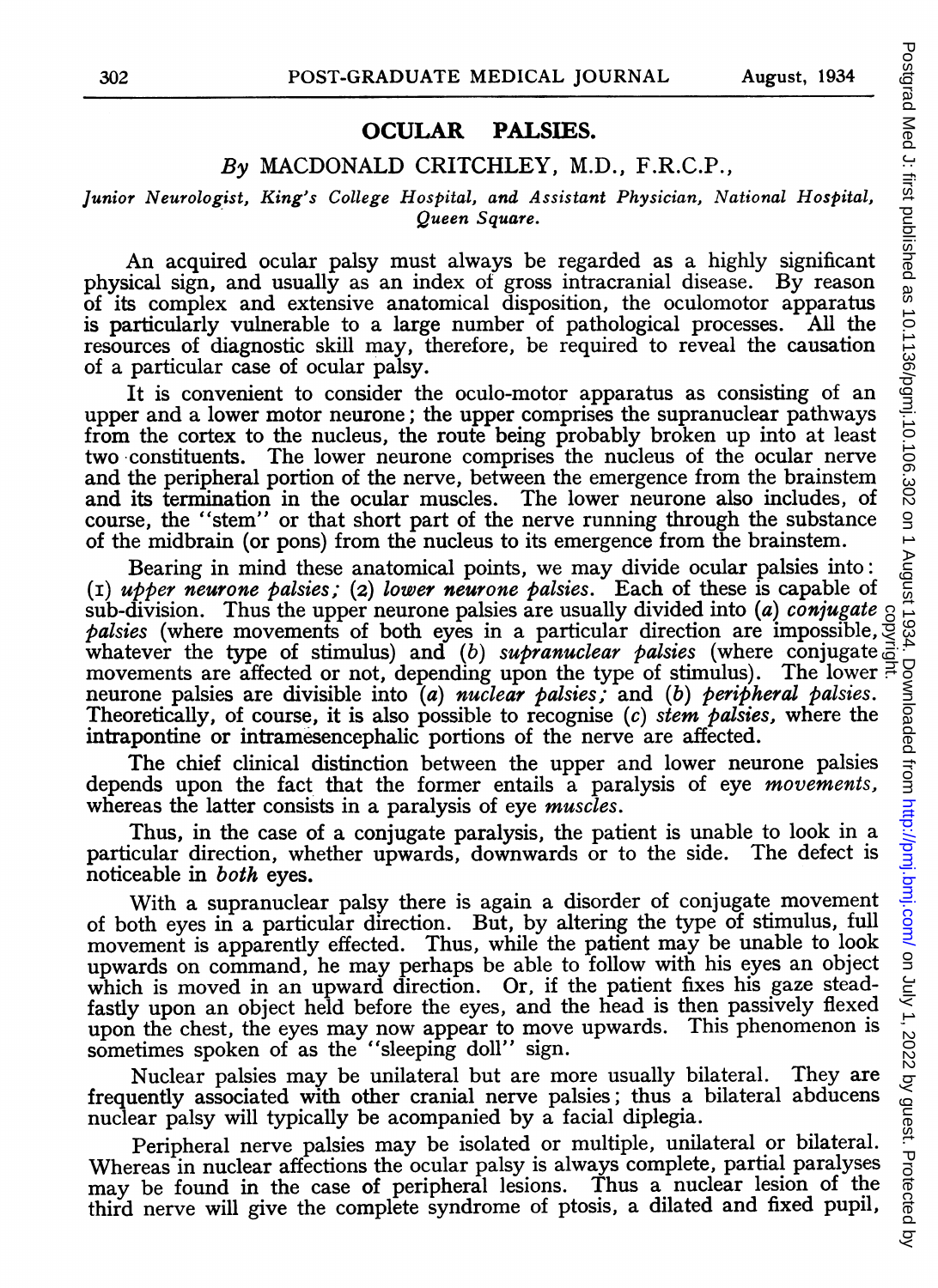and an inability to look up, in or down on the affected side. Part only of this syndrome may occur with a peripheral oculomotor lesion.

Many of the morbid conditions under which ocular palsies occur are diffuse in nature, so that palsies of either upper or lower type may occur, or both may exist simultaneously. From the clinical standpoint, therefore, it is more convenient to consider ocular palsies as a whole and to examine the circumstances under which they most commonly occur.

The physician, attempting to investigate a given case of ocular palsy, relies on three chief clinical guides: $-$ 

- i. An exact determination of the ocular palsy in anatomical terms.
- 2. The presence or absence of pupillary abnormalities (internal ophthalmoplegia).
- 3. The nature of other neurological abnormalities which may be present.

In other words, the physician must satisfy himself:  $(i)$  whether the ocular lesion is expressible in terms of supranuclear, conjugate, nuclear or peripheral paralysis; and (2) by very careful testing, whether the pupils are equal in size and whether they react with equal promptness and range to light and on accommodation. A full clinical examination of the nervous system will clear up the third point.

In an adult, the two commonest causes of ocular palsies are neurosyphilis, and cerebro-vascular disease. We are purposely restricting the category of an ocular palsy to those cases where some defect of movement is present in the In an adult, the two commonest causes of ocular palsies are neurosyphilis,  $\frac{8}{9}$  and cerebro-vascular disease. We are purposely restricting the category of an  $\frac{8}{9}$  ocular palsy to those cases where some defect of or the pupils (e.g., Graves' disease; oculosympathetic syndromes; post-encephalitic states).

#### Neurosyphilis.

In syphilis of the nervous system, the oculomotor apparatus is frequently involved in numerous situations. A basal leptomeningitis may implicate the peripheral portions of the 3rd, 4th or 6th cranial nerves. Syphilitic periostitis of the orbit may give rise to a unilateral "syndrome of the sphenoidal fissure" with paralysis of the ophthalmic division of the 5th nerve as well as of the 3rd, 4th and 6th nerves. The result is a homolateral complete ptosis; a dilated and fixed pupil; absolute immobility of the eyeball; and impaired sensation over the supraorbital region as well as the upper eyelid, the cornea and conjunctiva. thickening of the nerve-trunks may be responsible for an isolated ocular nerveparalysis. Syphilitic vascular disease may cause lesions within the nuclei themselves, or in the "stem" of the ocular nerves, or in the supranuclear pathways. Ocular palsies can also occur from syphilitic hydrocephalus; and from direct cellular degeneration within the nuclei themselves.

The syphilitic nature is usually betrayed: (1) by the presence of pupillary disorders; (2) by other signs of neurosyphilis; (3) by positive serological reactions; and (4) at times, by the presence of other manifestations of syphilis, of which leukoplakia, aortitis and periostitis of the shins are the commonest.

Treatment affects the syphilitic ocular palsies in a varied way; meningeal, gummatous and cerebrovascular lesions will tend to respond much more satisfactorily than parenchymatous affections of the nuclei.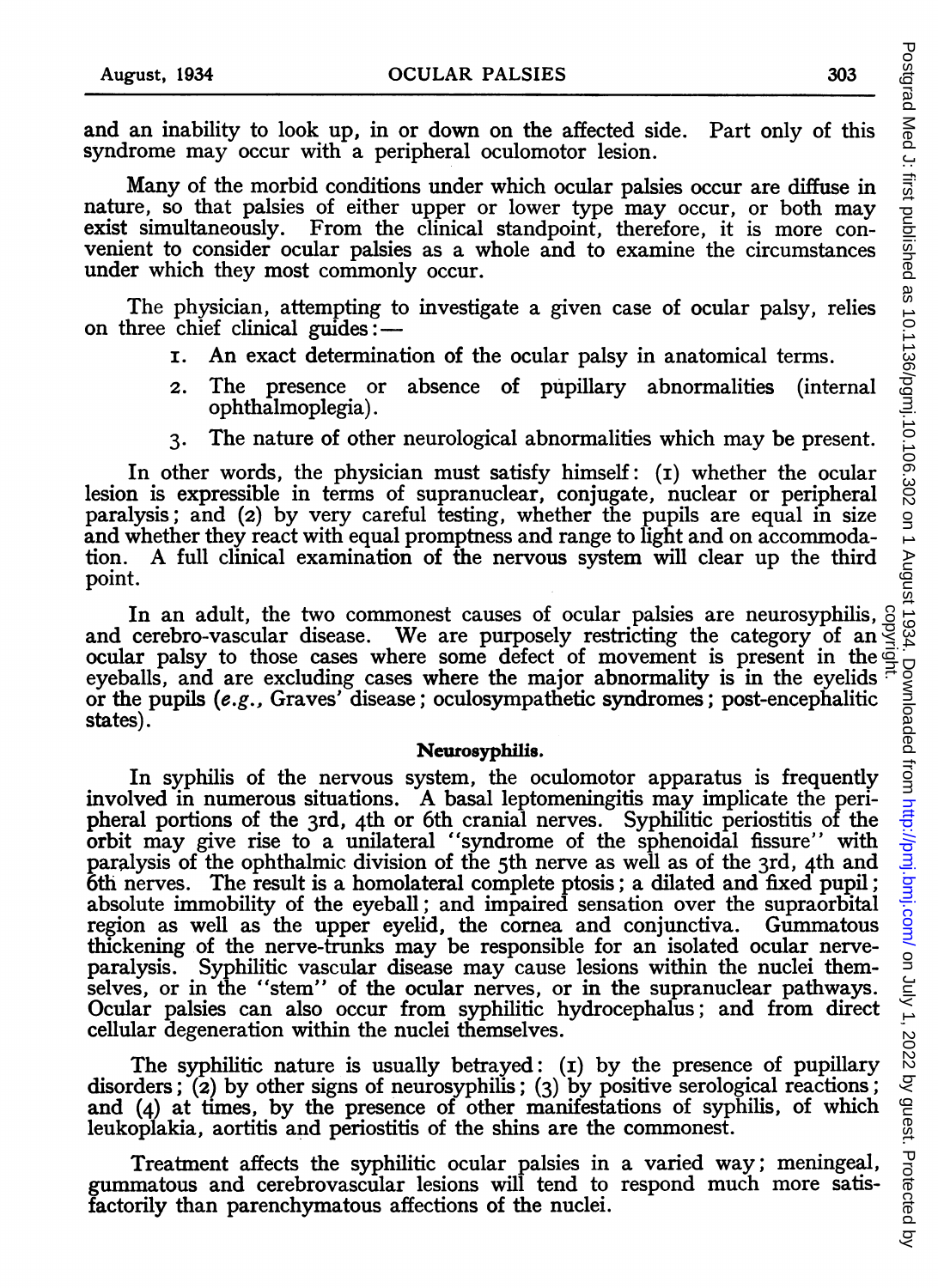### Cerebrovascular disease.

Considered in its widest sense, disease of the intracranial bloodvessels is probably the second commonest cause of an ocular palsy in the adult. Here again, all parts of the oculomotor system are liable to be attacked.

In cases of cerebral softening or haemorrhage conjugate paralyses are commonly present, in association with hemiplegias. More rarely, supranuclear palsies, including the interesting cases of ocular apraxia may be noted-more especially with diffuse or multiple vascular lesions.

Small foci of softening within the brain stem may affect the ocular nuclei and -more especially-the "stem" portion of the nerves. There may result an interesting series of crossed paralyses, of which the following are the best known:

- (a) Weber's syndrome: homolateral third nerve paralysis and a contralateral hemiplegia. Here the lesion is in the ventral part of the mid-brain, affecting the pyramids and the stem portion of the oculo-motor nerve.
- (b) Benedikt's syndrome: homolateral third nerve paralysis and a contralateral tremor and rigidity of extrapyramidal type. The lesion lies in the middle zone of the mid-brain, and affects the oculomotor nucleus and the red nucleus.
- (c) Millard-Gubler syndrome: homolateral paralysis of the sixth and seventh cranial nerves, and a contralateral hemiplegia. part of the upper pons is responsible.
- (d) Foville's syndrome: this differs from that described bv Millard and Gubler by the addition of the conjugate deviation of head and eyes to the side of the lesion. The focus of disease here lies a little higher.

Isolated ocular palsies may also occur as the result of direct pressure upon the peripheral nerves by tortuous, atheromatous or aneurysmal arteries. interesting anatomical relationships are of importance here: the third nerve, on emerging from the mid-brain passes between the superior cerebellar artery and the posterior cerebral artery, and hooks abruptly forward over the latter. Any abnormality in shape or calibre of this artery is liable to pull upon the third nerve and interfere with its function.

The sixth nerve also bears an intimate—though variable—relationship with the anterior inferior cerebellar and internal auditory arteries, and disease of either of these vessels may cause traction upon the nerve.

In spontaneous subarachnoid hemorrhage the cranial nerves may become entangled in the basal meshwork of fibrin and blood clot, with resultant ocular palsies.

The diagnosis of vascular disease as the cause of ocular palsies is suggested by the abruptness of onset of symptoms, evidences of peripheral arteriosclerosis, of hypertension and of cardiac hypertrophy. Most suggestive are the signs of of hypertension and of cardiac hypertrophy. retinal arteriosclerosis, viz.: excessive brilliancy of the arteries, irregularities in the calibre, and compression and distortion at the arteriovenous crossings (Marcus Gunn's sign). The absence of clinical or serological evidence of syphilis is most important. Normal pupillary reflexes are the rule though there is an exception in a rare but well defined vascular syndrome comprising lid retraction (or ptosis), paralysis of conjugate upward deviation of the eyes, and absence of pupillary contraction to light. The lesion is probably near the posterior commissure and upper quadrigeminal region.